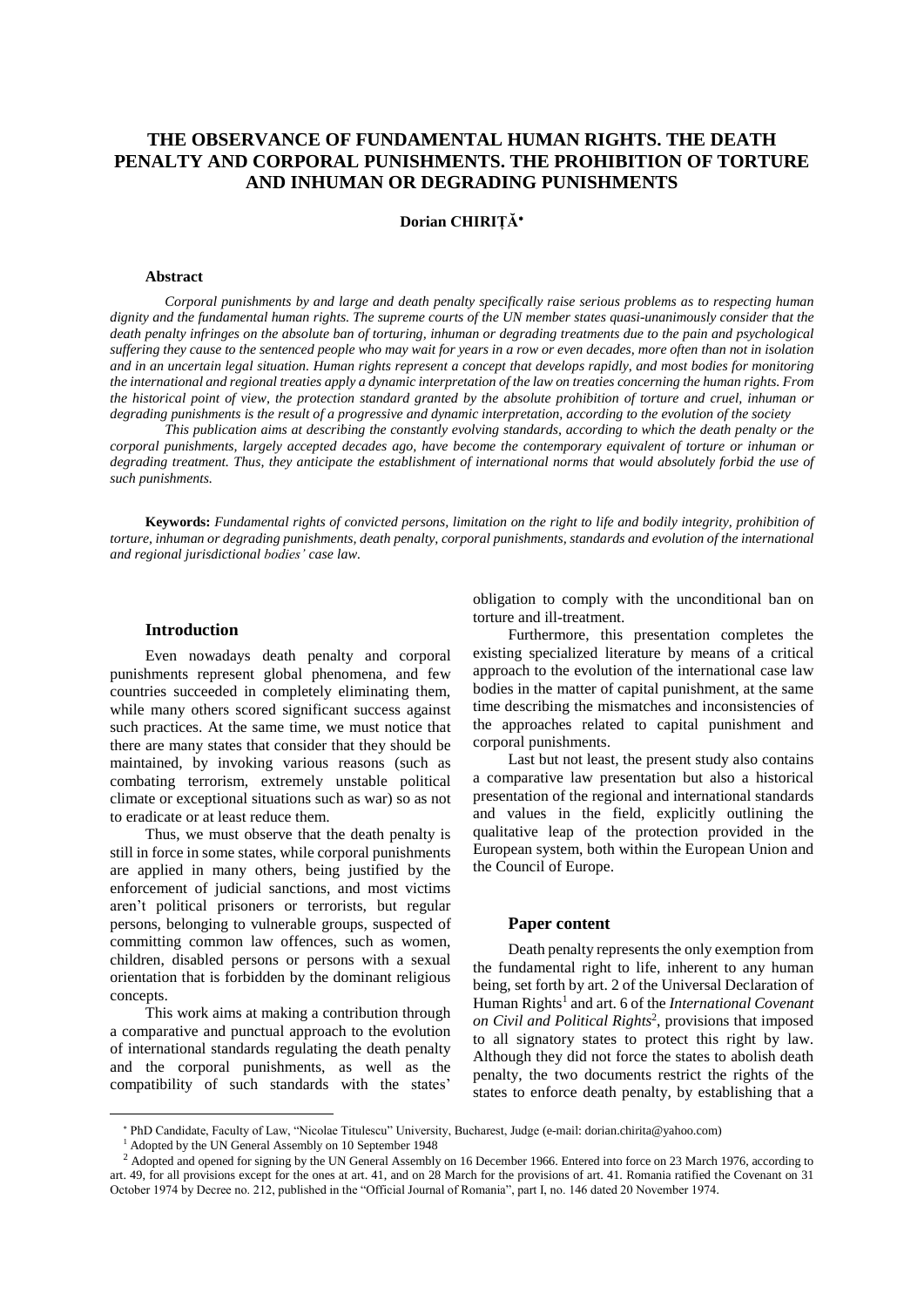death sentence can only be ruled for the most severe crimes, according to the laws in force at the time the crime was committed and such laws should not be in conflict with the provisions of the Covenant or with the ones of the Convention on the Prevention and Punishment of the Crime of Genocide.

Four of the six paragraphs of article 6 of the Covenant, referring to the right to life, regulate the conditions related to the imposition of the capital punishment, establishing that such punishment may be executed only based on a final order of a competent court, pronounced according to the minimum guarantees of a fair trial and in accordance with the other provisions of the Covenant; it may only be applied for the most serious crimes. In accordance with the principle of humanity, a death sentence may not be pronounced for crimes committed by persons under the age of 18 and may not be executed against pregnant women. Distinct from the right to life and correlative with such right, it is expressly regulated that the persons sentenced to death have the right to require the pardoning or the commutation of the sentence, and it is set forth that the amnesty, pardon or commutation of death sentence may be granted in all cases. In addition, article 6 - paragraphs (2) and (6) - clearly express the message that the Covenant promotes the abolition of death penalty and that the abolitionist party states undertake not to reinstate it.

Article 4 of the American Convention on Human Rights, a regional document inspired by and based on the Covenant, develops a higher protection system, expressly establishing a ban for the abolitionist states to reinstate the death penalty in their internal legislation, it forbids its enforcement for political offences or related common offences, but also the application of such sanction to the persons who, at the date when the offence was committed, were over 70 years of age.

The Convention on Children's Rights<sup>3</sup>, in article 37 (a), requests the party states to make sure that no capital punishment will be imposed for the crimes committed by persons under 18 years of age.

Despite the global tendency to abolish death penalty, its application and execution do not represent an actual infringement of the right to life if carried out according to the severe restrictions and guarantees provided by the international regulations and by the internal regulations in compliance with the international ones. At the same time, the abovementioned international documents forbid in absolute terms the torture and the cruel, inhuman or degrading treatment or punishment, as set forth by article 7 of the

Covenant and art. 1 and 16 of the Convention against Torture and Other Cruel, Inhuman or Degrading Treatment<sup>4</sup>, art. 3 of the European Convention for the Protection of Human Rights and Fundamental Freedoms<sup>5</sup> , art. 2 of the American Convention on Human Rights and art. 4 of African Charter of Human and Peoples' Rights.

It had been constantly accepted in the doctrine and case law that the provisions of art. 6 of the Covenant and the ones of art. 1 of the din Convention against Torture should be interpreted in the sense that the death penalty may not be considered in itself a breach of the ban on torture and cruel, inhuman or degrading punishment. However, as underlined by UN Special Rapporteur in its 2009 report on death penalty<sup>6</sup>, in what concerns the judicial bodies, such interpretation may change in time, just as it happened to the corporal punishments. Human rights represent a concept that develops rapidly, and most bodies for monitoring the international and regional treaties apply a dynamic interpretation of the law on treaties concerning the human rights.

From the historical point of view, the protection standard granted by the absolute prohibition of torture and cruel, inhuman or degrading punishments is the result of a progressive and dynamic interpretation, according to the evolution of the society. As for the corporal punishments, they can be compared to the death penalty in the sense that, beyond the physical pain and the suffering that they cause, they have come to be considered a direct attack upon the dignity of the individual and, consequently, they are forbidden by the international law.

Thus, in 1950, at the time of the ECHR adoption, the corporal punishments were widely accepted in European societies, mainly as a family punishment and as a disciplinary punishment in schools, prisons, military institutions, etc., and they were not considered cruel, inhuman or degrading punishments in most European countries. However, this attitude changed significantly in the 1960's and 1970's, reaching a peak when the European Court of Human Rights pronounced its judgment in the case Tyrer v. United Kingdom<sup>7</sup>, which stated, in a dynamic interpretation of art. 3 of the European Convention on Human Rights, that giving three strokes of birch rod to a student, a traditional punishment on the Isle of Man, was no longer compatible with a modern in interpretation of the human rights in Europe.

Referring to the European Convention as to a "living instrument" that must be interpreted in the light

<sup>&</sup>lt;sup>3</sup> Adopted by the General Assembly of the United Nations on 20 November 1989. So far, the Convention has been adopted by 194 countries that are members of the United Nations (except USA and Somalia);

<sup>4</sup> Adopted and opened for signing by United Nations General Assembly, by Resolution 39/46 dated 10 December 1984. It entered into force on 26 June 1987 according to the provisions of art. 27(1).

Romania joined the Convention on 9 October 1990 by means of Law no. 19, published in the "Official Journal of Romania ", part I, no. 112 dated 10 October 1990.

 $<sup>5</sup>$  Fundamental document of the protection system set up at European Council level. It is effective as from 3 September 1953, and Romania</sup> became a party by its ratification on 20 June 1994.

<sup>6</sup> A/HRC/10/44

 $<sup>7</sup>$  Judgment dated 25 April 1978 in the case Tyrer v. Great Britain, Series A.26, par. 31</sup>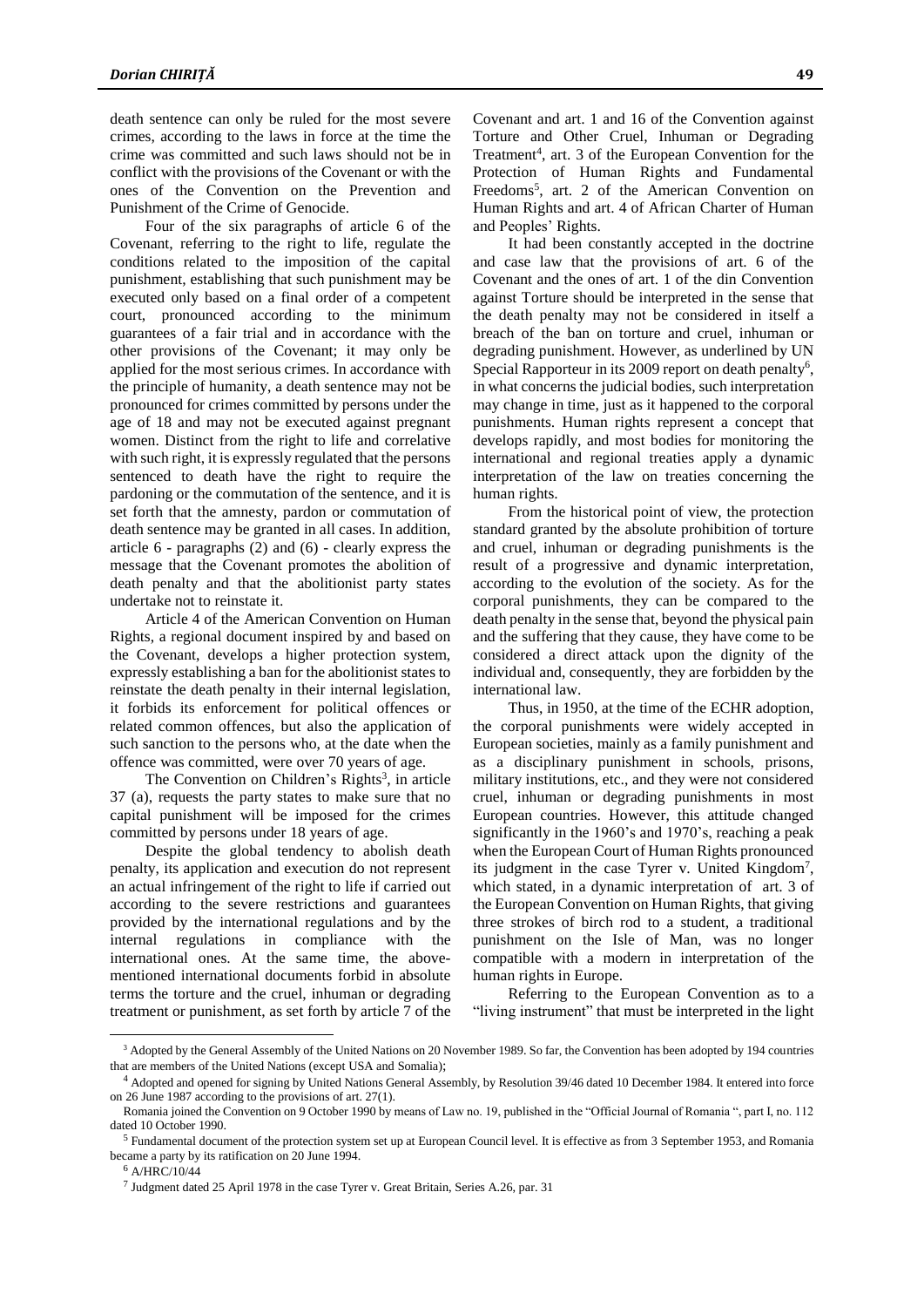of the present conditions, the Court considered that the corporal punishment is degrading. After only four years, the Human Rights Committee, in its general comment on the prohibition of torture and cruel, inhuman or degrading treatment of punishment, expressed a unanimous opinion that the prohibition from article 7 of the International Covenant on Civil and Political Rights should also be extended to corporal punishments, including the excessive punishments as educational or disciplinary measures (paragraph 2). In 2000, the Human Rights Committee came to the same conclusion in the case Osbourne v. Jamaica, referring to the execution of a criminal punishment applied by a court, consisting in giving 10 strokes of tamarind switch across the buttocks in the presence of 25 prison warders. By unanimous decision<sup>8</sup>, the Committee stated that, irrespective of the nature of the crime that must be punished, no matter how brutal such crime is, the corporal punishment represents a cruel, inhuman and degrading treatment or punishment, opposed to article 7 of the Covenant. This constant case law of the European Court of Human Rights and of the Human Rights Committee was also confirmed by the case law of the Inter-American Court of Human Rights<sup>9</sup>, the one of the African Commission on Human and Peoples' Rights and of national courts, as well as by the practice of other monitoring bodies, including the Committee against Torture and by the Special Rapporteur on torture.

In March 2005, in the case Winston Caesar v. Trinidad and Tobago, the Inter-American Court of Human Rights condemned for the first time the application of corporal punishments as judicial sanction<sup>10</sup>. The Court unanimously stated that the punishment of the prisoner by whipping is, by its very nature, purpose and consequences, incompatible with the standards set forth by articles 5.1 and 5.2 of the American Convention on Human Rights ". The Court considered that the very nature of this punishment reflects an establishment of violence which, even though permitted by law, ordered by the state judges and applied by the penitentiary authorities, represents a sanction that is incompatible with the Convention. As such, the corporal punishment by whipping was considered a form of torture and, consequently, represents a breach of any individual's right to physical and mental integrity.

However, in several states, the corporal punishment is still permitted as judicial sanction in the criminal law or as disciplinary sanction of prisoners, in schools or in the army. In other countries, the corporal punishment is neither explicitly authorized, nor forbidden by law, which means that it is largely applied in practice. What is common for all forms of corporal punishments is that the physical force is intentionally used against the person in order to cause a significant level of pain. In addition, without any exception, the corporal punishment has a degrading and humiliating element, therefore all forms of corporal punishments should be considered to represent cruel, inhuman or degrading punishments that infringe the international law of human rights.

Although only a very limited number of states currently support the legality of such forms of judicial sanctions, they continue to be applied even nowadays, despite the incredible cruelty of some of the reported punishments, such as amputation of right hand, giving 5000 whip strokes, many of them being applied in order to repress sexuality-related acts, such as "non-Islamic sexual activities" "illicit relationships" or adultery<sup>11</sup>. Adultery is also the most common infringement in the cases when the individuals are sentenced to death by stoning.

The Criminal Code of Iran sets forth the following: a woman sentenced to death by stoning must be buried up to a line above her breasts (article 102 of the Criminal Code), before being hit with stones that shall not be so big as to kill the person by one or two strikes, neither shall it be so small that they cannot be called a stone (article 104 of the Criminal Code). Other corporal punishments provided for by Sharia law include public whipping and they are applicable in case of alcohol consumption, intimacy of unmarried couples or gambling. Such infringements are usually judged in public trials where the audience may shout at the defendant, making the reasonable doubt devoid of any content. In addition, the execution of the punishments is carried out in public, being often televised.

Moreover, the Criminal Code of Aceh (a province in Indonesia) enforces extremely discriminatory sanctions for women: apart from public whipping, the punishments include cutting woman's dress in public and forced cutting of the hair, which represent inhuman and degrading treatments. The fact that these punishments are carried out in public generates stigmatizations and social sanctions that are well beyond the punishment execution, the women condemned to such public punishments being labelled as immoral by their husbands, families and communities, this leading to social exclusion which also represents an inhuman and degrading treatment. In general, as shown in the report prepared by the UN Special Rapporteur, more often than not the women are the ones found guilty of adultery and of other related crimes and are subject to corporal punishments, including death penalty, which is incompatible with the prohibition of discrimination based on gender, established in all main instruments concerning human rights, including the Convention on the Elimination of All Forms of Discrimination against Women<sup>12</sup>.

<sup>8</sup> Decision dated 15 March 2000 in the case Osborne v. Jamaica, no. 759/1997, para. 3.3

<sup>9</sup> Decision dated 11 March 2005 in the case Winston Caesar v. Trinidad and Tobago, Series C no. 123

 $10$  Idem

<sup>11</sup> E/CN.4/2006/6/Add.1, para. 398

<sup>12</sup> A/HRC/7/3, para. 40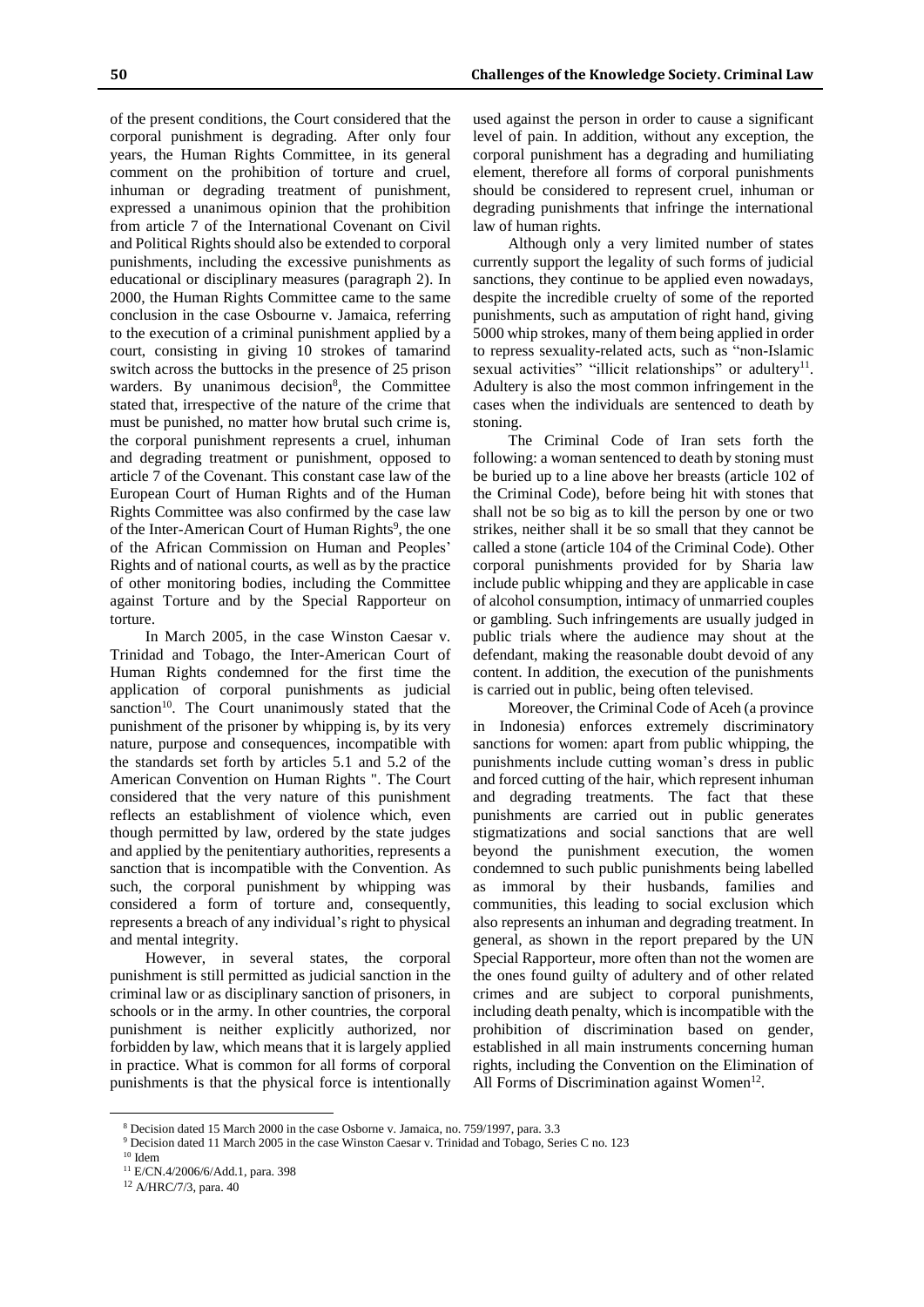As for the corporal punishment as judicial sanction, the following specifications need to be brought to attention, in the light of the many similarities with the capital punishment. In the stage of preparatory works of UN Convention against Torture, article 1 of the UN Declaration against Torture, dated 9 December 1975<sup>13</sup> and article 1 of this convention draft presented by Sweden<sup>14</sup> represented the starting point of the debates on defining torture, which took place within the work groups. Both provisions included a clause concerning the so-called legal sanctions, which were exempted from the definition of torture, specifying that it "does not include the pain or the suffering inherently resulting from the imposition of the legal sanctions, in so far as they are in compliance with the standard established by the Standard Minimum Rules for the Treatment of Prisoners<sup>15</sup><sup>2</sup> and mainly by art. 31 of these rules that sets forth that "the corporal punishment, the punishment by incarceration in a dark cell and all cruel, inhuman or degrading punishments shall be completely forbidden as sanctions for disciplinary offences".

In the end, the referral to the minimum rules was removed from article 1 of CAT due to the fact that certain governments did not want to include in a treaty of mandatory nature a referral to a legal instrument without mandatory nature. When such governments realized that the removal of the referral to the Minimum Rules will eliminate a series of severe forms of corporal punishments from the torture prohibition scope, they tried to replace it with another referral to the mandatory international standards. For example, the United States proposed that the legal sanctions "that fragrantly break the accepted international standards" should not be permitted.

Under such conditions, until the drafting of the final form of the CAT Convention, no agreement has been reached concerning the defining of these "accepted international standards", many governments trying, without success, to completely eliminate the clause of legal sanctions. On the contrary, others insisted in their comments in writing that the term "legal sanctions" must be interpreted as referring to both the domestic law and the international law.

In an extreme interpretation, supported by certain Islamic states, it is considered that any sanction imposed under the national legislation, the criminal law, including the corporal punishment, is covered by the clause concerning the legal sanctions. Such interpretation is opposed to the international law on human rights, as unanimously stated in the abovementioned case law of the Human Rights Committee, in relation to article 7, that decided that any form of corporal punishment represents an infringement of the international law and it would lead to the absurd conclusion that, by adopting in 1984 the CAT Convention, whose well-determined aim and purpose was the one of consolidating the already existing obligations of the states to prevent and punish torture, led to an actual diminution of the international standard. Consequently, such interpretation is obviously incompatible with the object and purpose of the convention and, therefore, it may not be admitted in the light of article 31 of the Vienna Convention on the law of treaties. In addition, the clause from article 1 paragraph 2 of CAT Convention prevents such an interpretation.

The evolution of the regulations of international law in the matter of corporal punishments continued with the adoption of the Declaration on the Elimination of Violence against Women in 1993, when the prohibition of such forms of sanctioning was also extended in the private sphere of the family, the states being imposed an obligation to adopt legislative and other measures in order to protect women against domestic violence, including the corporal punishments. Moreover, the positive obligation of the states to efficiently forbid and prevent the corporal punishment of children was confirmed by various monitoring bodies, including the Human Rights Committee and the European Committee of Social Rights.

In conclusion, in the light of the international law on human rights, any form of corporal punishment applied either as judicial or disciplinary or domestic sanction by state authorities or by private persons, including schools and parents, shall be considered cruel, inhuman or degrading, and it shall not be justified, even in exceptional situations, since the absolute and non-derogating prohibition of subjecting the human being to torture or cruel, inhuman or degrading treatments or punishments opposes.

Starting from this conclusion, the international bodies monitoring the respect for the human rights have the unanimous opinion that the same legal reasoning should also be applied to the death penalty, since it only represents an aggravated form of corporal punishment. By admitting that the amputation of the limbs is a cruel, inhuman or degrading punishment, in his report referring to torture and cruel, inhuman or degrading treatment or punishment<sup>16</sup>, UN Special Rapporteur Manfred Nowak, was rhetorically asking himself how the beheading of a person could be differently judged, and he concluded that, according to the international law, the absolute prohibition of any form of corporal punishment cannot reconcile with hanging, electric chair, incineration or any other forms of execution of a death sentence, admitted under the same treaties.

The same author noticed that, surprisingly, the case law of the international bodies for monitoring the human rights is much less clear in terms of death penalty than in terms of corporal punishment.

<sup>&</sup>lt;sup>13</sup> Resolution of UN General Assembly no. 3452 (XXX) dated 1975.

<sup>14</sup> E/CN.4/1285 par.

<sup>&</sup>lt;sup>15</sup> "Standard Minimum Rules for the Treatment of Prisoners", approved by UN Economic and Social Council by Resolutions no. 663C (XXIV) of 31 July 1957 and no. 2076 (LXII) of 13 May 1977

<sup>16</sup> A/HRC/10/44, par. 38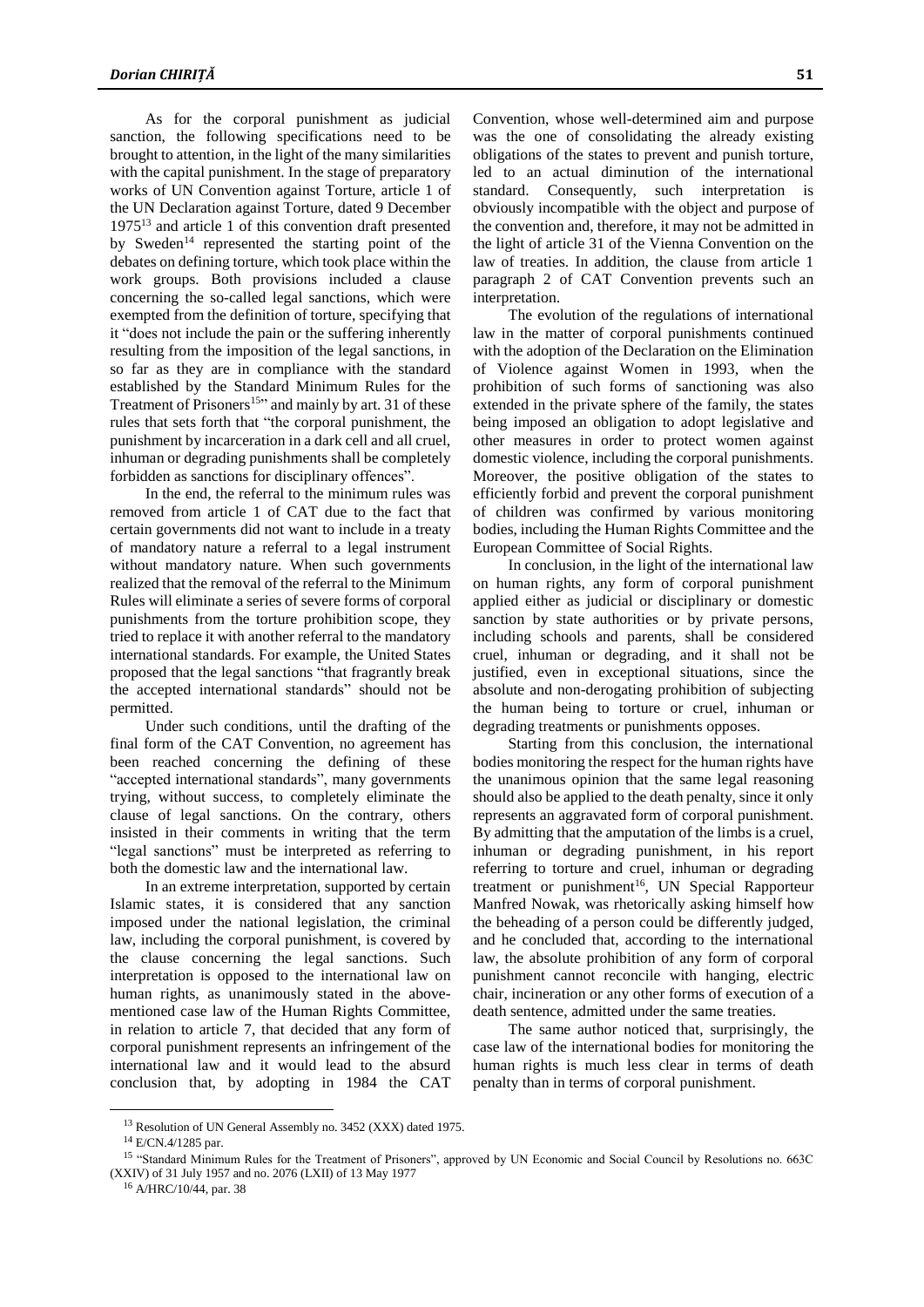Even the European Court of Human Rights who had already stated in 1989 that the phenomenon of death corridors in Virginia was an inhuman or degrading punishment, never reached the conclusion that the death penalty infringes article 3 of the ECHR. The Human Rights Committee followed the systematic interpretation of the right to life and to individual integrity initially developed by the European Court, although it has become more and more obvious that there is an inconsistency between its approaches concerning the corporal and the capital punishments.

The execution methods vary very much among the states that continue to impose the death penalty. Within the last 50 years, several methods have been used in order to execute the condemned: beheading (Saudi Arabia), hanging (Bangladesh, Botswana, Egypt, Iran, Iraq, Japan, Malaysia, Pakistan, Saint Kitts and Nevis, Singapore and Sudan), lethal injection (China, United States of America), shooting (Afghanistan, Belarus, China, Indonesia, Iran, Mongolia and Vietnam), death by stoning (the Islamic Republic of Iran) and electrocution (the United States). There is a great dispute whether one or another method is unacceptably cruel, inhuman or degrading. For example, in an answer to the questionnaire sent to the Office of the United Nations High Commissioner for Human Rights, the Arabian Libyan Jamahiriya reported that the execution by electrocution on electric chair, the lethal injection or the toxic gases are not acceptable under the domestic law.

Referring to the different execution methods that may be considered cruel, inhuman or degrading punishments, the case law discrepancies also stand out. Although it is unanimously admitted that certain methods, such as stoning, that intentionally extend the pain and the suffering of the convict, represent cruel, inhuman or degrading punishments, the opinions considerably differ in terms of "human" executions. In the controversial decision for Kindler v. Canada<sup>17</sup>, the majority of the Human Rights Committee acknowledged in 1993 that the execution by lethal injection, as practiced in Pennsylvania, does not represent an inhuman punishment. United States Supreme Court reached a similar conclusion in 2008. On the other hand, in its opinion in the case Ng v. Canada from 1993<sup>18</sup>, the majority of the Human Rights Committee found that the execution by asphyxiation with gas, as practiced so far in California, represented a cruel and inhuman treatment and, consequently, Canada broke article 7 of the Covenant by extradition of the plaintiff to the United States.

In Staselovich v. Belarus, The Committee considered that the execution by a burning team was in compliance with article 7 of the Covenant, but, at the same time, it considered that authorities' failure to notify the mother about the date established for the

 $\overline{a}$ 

execution of her son and about the place of its grave represented an inhuman treatment of the mother.

In the cause ÖCALAN v. Turkey<sup>19</sup>, the European Court of Human Rights analysed the conventional case law in terms of capital punishment.

Abdullah Öcalan is a Turkish citizen that executes a life sentence in a Turkish prison. He complained about the imposition and/or execution of the death penalty in his case. Before being arrested, the plaintiff was a leader of PKK (Workers' Party of Kurdistan, an illegal organization). After having been detained in Kenya under contested circumstances, in the evening of 15 February 1999, he was brought to Turkey where he was sentenced to death in June 1999 for acts meant to lead to the separation of the Turkish territory. Following the abolition of death penalty in August 2002, in time of peace in Turkey, the State Security Court from Ankara commuted the death sentence decided for the plaintiff into life prison in October 2002.

The Court determined that there were no infringements of art. 2 (right to life), art. 3 (prohibition of inhuman or degrading treatment) or art. 14 (prohibition of discrimination) of the Convention, since the death penalty was abolished and the plaintiff's sentence was commuted to life prison. The Court acknowledged that the death penalty in time of peace came to be considered in Europe an inacceptable punishment form which was no longer allowed under article 2 of the Convention. However, no firm conclusion was reached whether the states that are parties if the Convention established a practice for considering the execution of death penalty an inhuman or degrading treatment, opposite to article 3 of the Convention.

Within the last 10 years there have been important international evolutions in terms of death penalty, within inter-governmental organizations, within international courts and human rights monitoring bodies. The most significant evolution was probably the adoption of the resolutions of the UN General Assembly in 2007 and 2008, by which a moratorium concerning the death penalty was requested.

The Assembly debate concerning the issues related to death penalty at the end of the 1960's had led to the adoption in 1968 of an initial resolution (no. 2393 (XXIII)), that actually determined the preparation of the first five-year report on death penalty.

In paragraph 1 of Resolution 32/61 from 8 December 1977, the Assembly stated that the main target pursued in the field of death penalty was the one of the progressive restriction of the number of crimes for which death penalty could be imposed, in order to completely eliminate this punishment. However, many years passed until there were new attempts to approach the issues related to death penalty in the Assembly.

<sup>&</sup>lt;sup>17</sup> Human Rights Committee, Decision dated 30 July 1993, no. 470/1991, para. 15.1.

<sup>18</sup> Decision dated 5 November 1993 in the case Ng v. Canada, no. 469/1991, par. 16.4.

<sup>19</sup> No. 46221/99 Decision of the Great Chamber dated 12 May 2005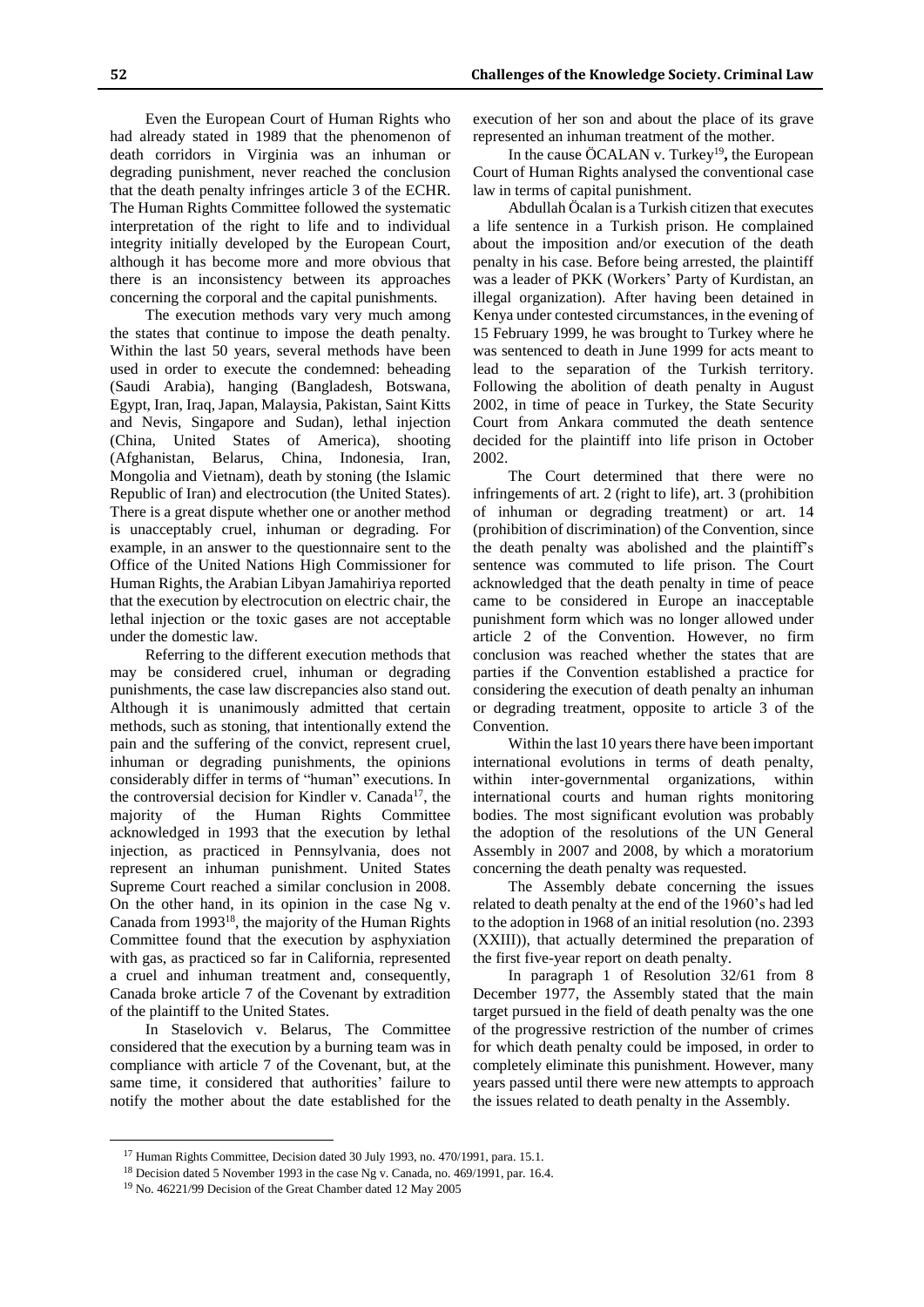In November 2007, an interregional group of member states presented in the General Assembly a resolution draft by which a moratorium on death penalty is requested. On 18 December 2007, the Assembly Resolution 62/149, entitled "Moratorium on the use of the death penalty" was adopted.

Following the adoption of the resolution, on the 11<sup>th</sup> of January 2008, the representatives of 58 permanent missions within United Nations Organizations addressed a Note Verbal to the Secretary-General in order to express their wish "to emphasize that they have persistent objections against any attempt to impose a moratorium on the use of the death penalty or on the abolition of such penalty by infringement of the existing provisions in compliance with the international law".

On 21 April 2004, the eighth annual resolution on death penalty was adopted by the Human Rights Commission.

By Resolution no. 2004/67, the Commission requested the states that had still maintained the death penalty to completely eliminate it and, meanwhile, to establish a moratorium on the executions and urged these states not to enforce the death sentence for the crimes committed by persons under the age of 18 or by the ones suffering of mental illnesses.

In Resolution 2005/59, entitled "Death Penalty Issue", The Human Rights Commission reiterated the content of the previous resolutions, but it asserted at the same time the right of each person to life and declared that the abolition of the death penalty is essential in order to protect this right. In the same resolution, the Commission reproved the use of death penalty based on the legislation, discriminatory policies or practices, as well as the disproportionate use of such penalty against the persons belonging to national or ethnical, religious or linguistic minorities, and requested that the states should not impose mandatory death sentences under the internal criminal legislation.

Human Rights Commission was replaced in 2006 by the Human Rights Council. The Council took the responsibility for the reports and studies on the mechanisms and mandates taken over from the Commission.

At European level, the death penalty was eliminated from all 27 Member States of the European Union. The Charter of Fundamental Rights prohibits the death penalty, as well as the extradition to a state where such penalty may be imposed.

The Charter is included in the Lisbon Treaty that entered into force on 1 December 2009. The activity of the European Union concerning the death penalty is carried out according to the "Guidelines on EU Policy towards Third Countries on Death Penalty" adopted on 29 June 1998 according to an EU declaration in the Amsterdam Treaty, dated 2 October 1997. They were revised and updated by the Council of European Union in 2008, and in the future they will be revised every three years. The Guidelines include a list of "minimum standards" that are to be used for the auditing of the third countries that still maintain the death penalty. At a certain extent, these minimum standards exceed the ones contained in the Safeguards of the United Nations.

For example, the Guidelines of the European Union declare that "death penalty should not be imposed for non-violent financial crimes or non-violent religious practices or expressions of conscience". In 2008, the following words were added: "and for sexual relations between consenting adults, as well as no mandatory sentence".

Within the latest years, the European Union has issued over 80 initiatives to third countries or territories, at the same time offering substantial financing to the non-governmental organizations in their efforts to promote the abolition of death penalty in the entire world. As part of the budget of 100 million euro of the European Initiative for Democracy and Human Rights, the European Commission supported projects meant to reduce the use of death penalty, e.g. by publishing the inefficiency of the death penalty as a mechanism for reducing criminality.

In the last years, there have been four new ratifications or accessions to Protocol no. 6 to the European Convention on Human Rights, which repeal the death penalty, except for time of war or of imminent threat of war: the ones in Monaco, Montenegro, Romania and Serbia. At the end of 2008, all 47 members of the European Council, except for the Russian Federation, were parties of the protocol. The Russian Federation signed the Protocol in 1997.

Protocol no. 13 to the European Convention on Human Rights that totally repeals the death penalty, including in times of war, was adopted on 3 May 2002.

Based on article 6 of the Treaty on European Union, the respect for human rights and fundamental liberties represents one of the common principles of the member states. Therefore, the Community decided in 1995 to consider that the respect for human rights and fundamental liberties is an essential element of its relationships with third countries. In this respect, it was decided that a clause should be included in any new commercial agreement of general nature for cooperation and association that the Community concludes with the third countries.

Article 2 paragraph (2) of the Charter of Fundamental Rights of the European Union<sup>20</sup> stipulates that no person may be sentenced to death or executed. On 29 June 1998, the Council approved "the Guidelines to European Union Policy towards Third Countries on Death Penalty" and decided that European Union shall make efforts in order to globally abolish the capital punishment.

Article 4 of the Charter provides that no person may be subjected to torture or inhuman or degrading treatment and punishment. On 9 April 2001, the Council approved "the Guidelines to the European

<sup>20</sup> OJ C 364, 18.12.2000, p. 1.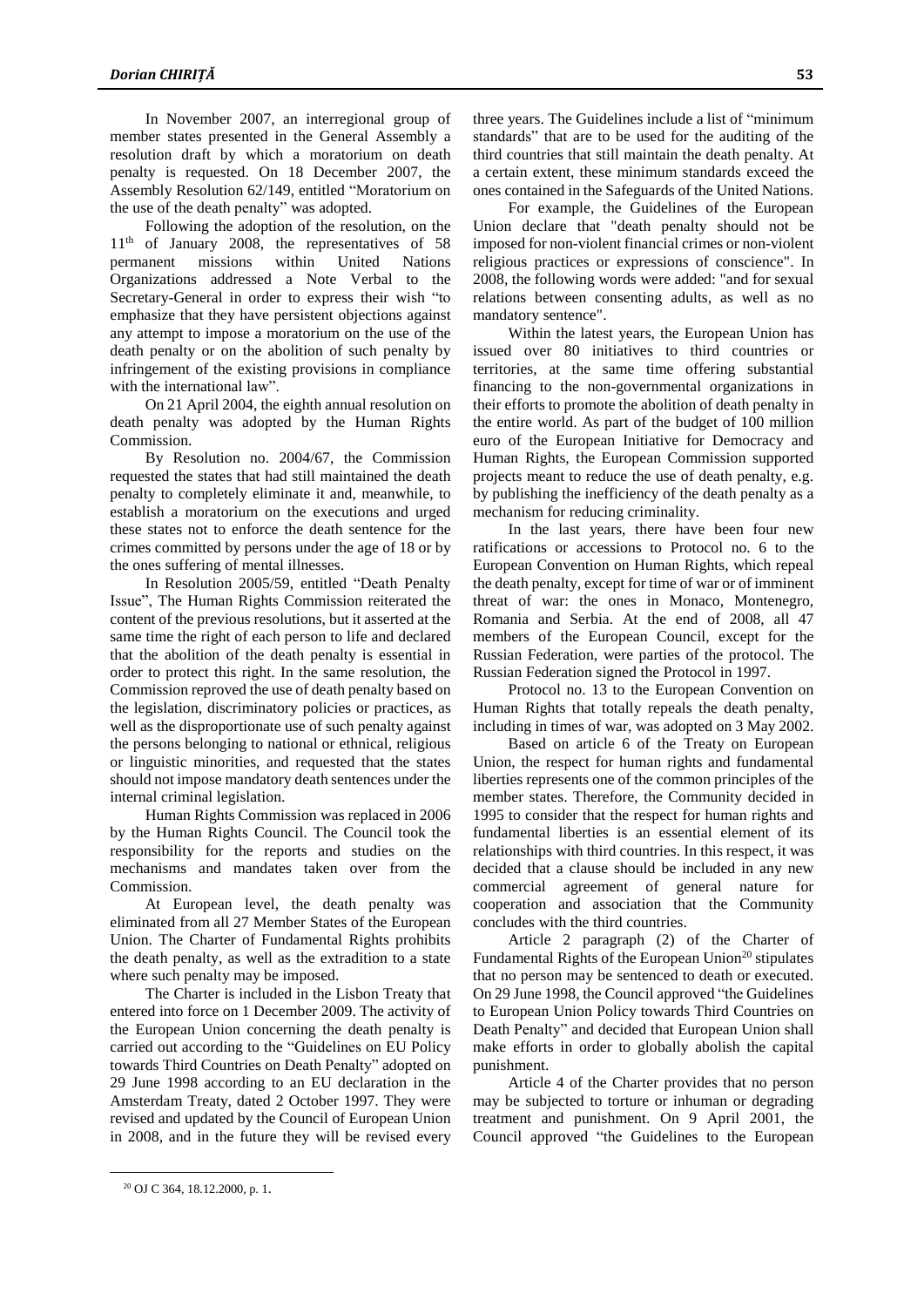Union Policy towards Third Countries on Torture and Cruel, Inhuman or Degrading Treatment or Punishment". These guidelines refer to the adoption in 1998 of the European Union Code of Conduct on arms export and other current activities, having the purpose of introducing a control of the exports of paramilitary equipment at the European Union level, as examples of measures aiming at efficiently contributing to the prevention of torture and of other cruel, inhuman or degrading punishment or treatment within the common foreign and common security policy. These guidelines also stipulate that third parties must be obliged to prevent the use and production, as well as the trade of equipment designed for torture and for other cruel, inhuman or degrading punishments or treatments and to prevent the abusive use of any other equipment for this purpose. Besides, they indicate that the prohibition of the cruel, inhuman and degrading punishments requires clear limits for resorting to the death penalty. That is why, according to these texts, the death penalty is under no circumstances considered a legitimate sanction.

In its resolution on torture and other cruel, inhuman or degrading treatment or punishment, adopted on 25 April 2001 and supported by the European Union member states, the Human Rights Commission of the United Nations invited UN members to take proper measures, especially legislative measures, in order to prevent and prohibit, among others, the expert of materials especially designed for torture of other cruel, inhuman or degrading treatment or punishment. This point was confirmed by the resolutions adopted on 16 April 2002, on 23 April 2003, on 19 April 2004 and on 19 April 2005.

On 3 October 2001, the European Parliament adopted the Resolution<sup>21</sup> concerning the second annual report of the Council, prepared by applying point 8 of the European Union Code of Conduct for arms export, requesting the Commission to act rapidly in order to propose an adequate community mechanism that forbids the promotion, trade and export of police and security equipment, the use of which is inherently cruel, inhuman or degrading, and to make sure that this community mechanism enables the suspension of the transfer of equipment with little known medical effect and of equipment with a practical use that proved to have a significant risk of abuse or unjustified wounding.

It was considered that it is necessary to establish community regulations concerning the trade with third country on goods likely to be used for imposing the death penalty, and on goods likely to be used in order to apply torture and other cruel, inhuman and degrading punishment or treatment. Taking into consideration that these regulations shall contribute to the furtherance of the respect for the life and the fundamental rights of the human beings and that they shall serve to protection of the ethical principle of the society, the European Parliament concluded that it is required to establish a system of guarantee that the community economical operations should not gain any profit from the trade that either encourages or otherwise facilitates the enforcement of policies on death penalty or torture or other cruel, inhuman or degrading treatment or punishment, that are not compatible with the relevant guidelines of the European Union, with the Charter of Fundamental Rights of the European Union and with the international conventions and treaties.

In the light of these principles, EEC Regulation  $1236/2005^{22}$ of 27 June 2005 was adopted, which prohibits the export and import of equipment with no other practical use than for the purpose of capital punishment, or for the purpose of torture and other cruel, inhuman and degrading treatment or punishment. The guidelines of EU policy concerning torture and other cruel, inhuman and degrading treatment or punishment provides, among others, that the heads of missions in third countries should include in their periodical reports an analysis of the cases of torture and other cruel, inhuman and degrading treatment or punishment in the country for which they are accredited, as well as of the measures taken in order to combat them. The Regulation obliges the competent authorities in the member states to consider these reports and any similar reports prepared by the competent international organizations and by the civil society whenever taking decisions about the applications for authorizing exports, the measures thus provided being meant to prevent the use of the capital punishment, but also the torture and other cruel, inhuman and degrading treatment or punishment in third countries. Its rules contain restrictions on the trade with such countries, in relation to goods that may be used for the purpose of capital punishment, torture or other cruel, inhuman and degrading treatment or punishment. The European Parliament deemed it was not necessary to submit the operations inside the Community to similar controls, given that the capital punishment does not exist in the member states and that such states adopted adequate measures for preventing torture and the other cruel, inhuman and degrading treatment or punishment, their responsibility remaining the one of imposing and applying the required restrictions concerning the use and production of this equipment for the purpose of export to third countries, but also in order to provide technical assistance in relation to such equipment.

#### **Conclusions**

The purpose of applying a punishment is to reeducate, reintegrate the individual in the society, and not to physically liquidate that individual, as a final solution for removing him/her from the society, nor to

<sup>21</sup> OJ C 87 E, 11.4.2002, p. 136.

<sup>22</sup> OJ L 200/1, 2005